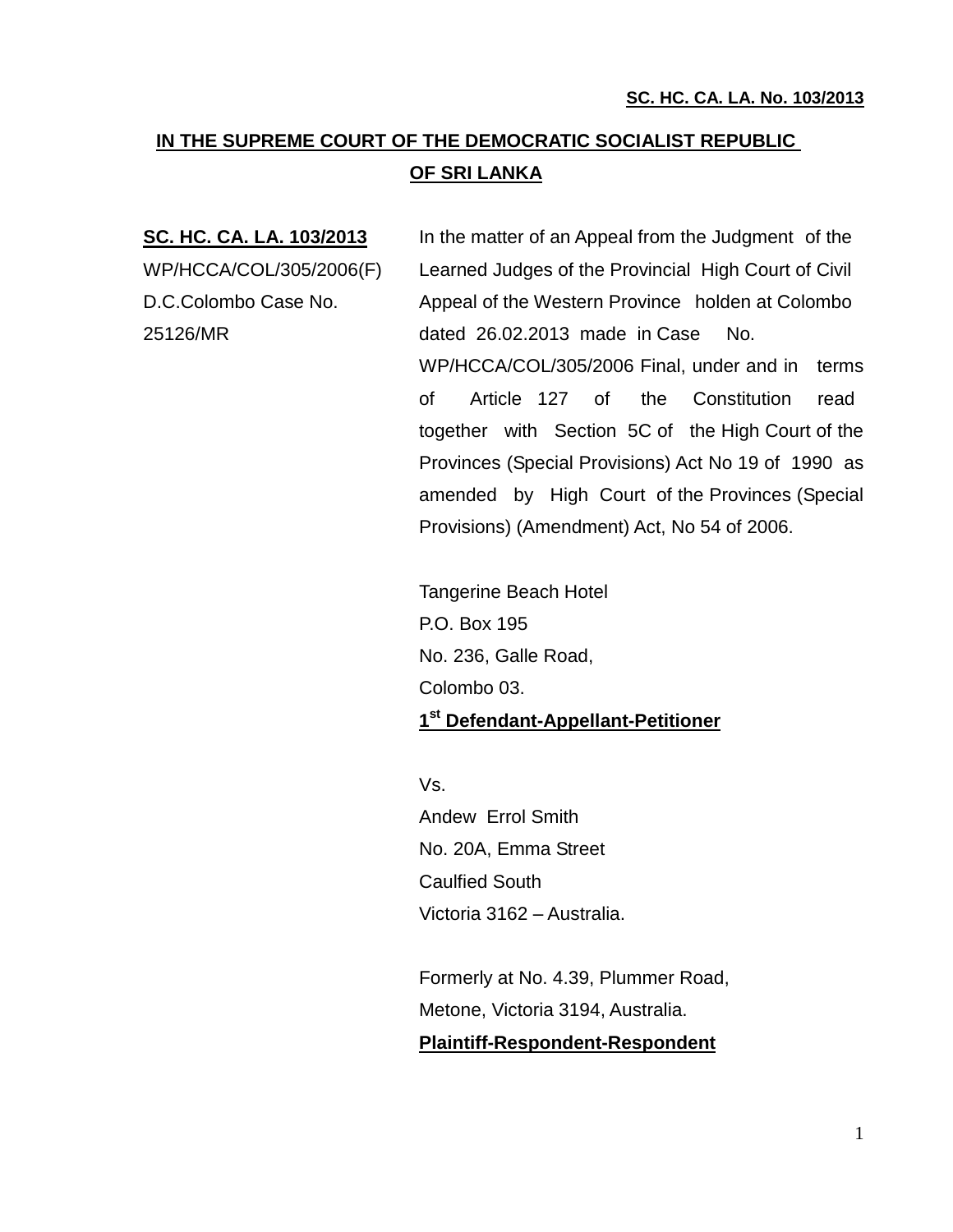- 2. Mercantile Investments Limited Galle Road, Colombo 03.
- 3. Maggonage Wimalasena of No. 46, Gemunu Mawatha, Kalutara South, Kalutara.

## **Defendants-Respondents-Respondents**

| <b>BEFORE</b>    |   | TILAKAWARDANE, J.                                                  |
|------------------|---|--------------------------------------------------------------------|
|                  |   | MARSOOF, PC, J. &                                                  |
|                  |   | DEP, PC, J.                                                        |
| <b>COUNSEL</b>   | ÷ | Romesh de Silva PC with Harsha Amarasekera for the 1 <sup>st</sup> |
|                  |   | Defendant-Appellant-Petitioner.                                    |
|                  |   | Avindra Rodrigo with M.P. Maddumabandara for the Plaintiff-        |
|                  |   | <b>Respondent-Respondent.</b>                                      |
| <b>ARGUED ON</b> | ÷ | 30.07.2013.                                                        |
|                  |   |                                                                    |

**DECIDED ON : 18.11.2013**

## **Tilakawardane J:**

An application for Leave to Appeal before this Court was made by the  $1<sup>st</sup>$  Defendant – Appellant – Petitioner (hereinafter referred to as the Petitioner) and the matter appeared before this Court on 30.07.2013. The appeal was against the decision of the Provincial High Court of Civil Appeal of the Western Province which delivered judgment on 26.02.2013.

It is the opinion of this Court that the following two questions of law that were raised for leave to appeal require the consideration of this Court.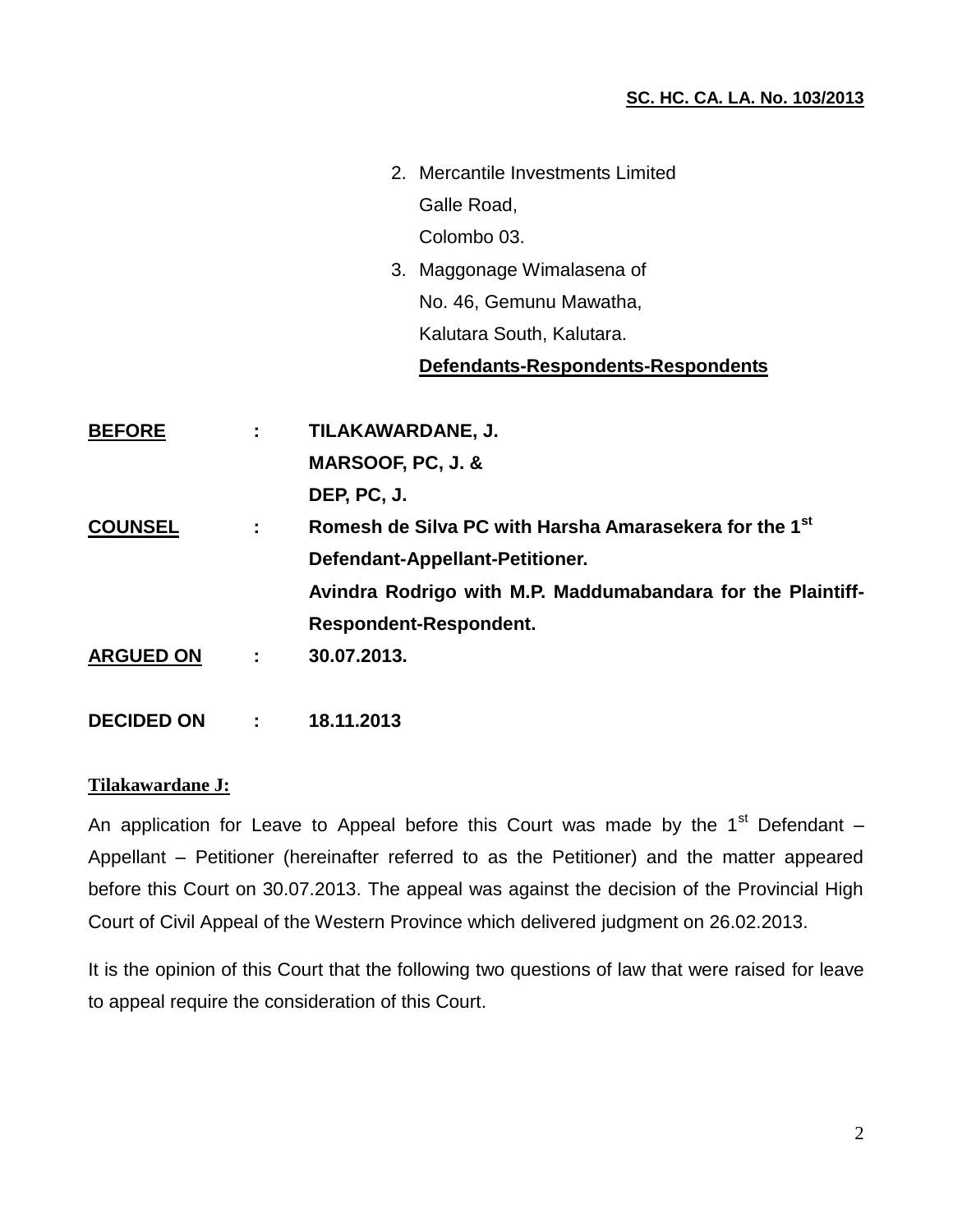- 1. Whether the Provincial High Court of Civil Appeal of the Western Province had misdirected itself when they held the Petitioner vicariously liable for the actions of the 3<sup>rd</sup> Defendant.
- 2. Whether the Provincial High Court of Civil Appeal of the Western Province had misdirected itself when it failed to take cognizance of the fact that the documents marked by the Plaintiff – Respondent – Respondent (hereinafter referred to as the Respondent) were admitted into evidence subject to proof and were allegedly not proven.

The facts that precede this appeal are as follows. The Respondents in the above captioned cases were three males: a father, a son and the brother of the father. The three passengers were being driven in vehicle number 65-2938 at the time of the accident. The said vehicle collided with train number 506 which was travelling from Colombo to Galle. The accident occurred at the Paunangoda Road rail at Hikkaduwa. The Petitioner of this case is the legal owner of the said vehicle.

The first issue that requires the consideration of this Court is whether there is a vicarious liability that falls on the part of the Petitioner, arising out of the actions of the driver, the  $3<sup>rd</sup>$ Defendant. It is submitted by the Petitioner that there is no vicarious liability that falls on him due to the fact that the 3<sup>rd</sup> Defendant was not an employee of the Petitioner and was hence not within his control.

The Petitioner asserts that the 3<sup>rd</sup> Defendant is not his employee and that hence he is not liable vicariously for his actions. The Petitioner quoted the recent case of **Krishnan Nalinda Priyadarshana v Kandana Arachchcige Nilmini Dhammika Perera** (case no. SC. Appeal 67/2012 decided on 14.06.2013) in which **Wanasundara J** stated as follows:

*"In the instant case, the driver who drove was the employee of the owner of the lorry. The driver's wrongful act was done within the act of driving which he was employed to perform by the owner of the lorry. Even if the wrongful act was unauthorized by the employer and criminal*  in nature, the employer is vicariously liable for the employee's action, thus making the *employer bound to pay damages caused by the employee."*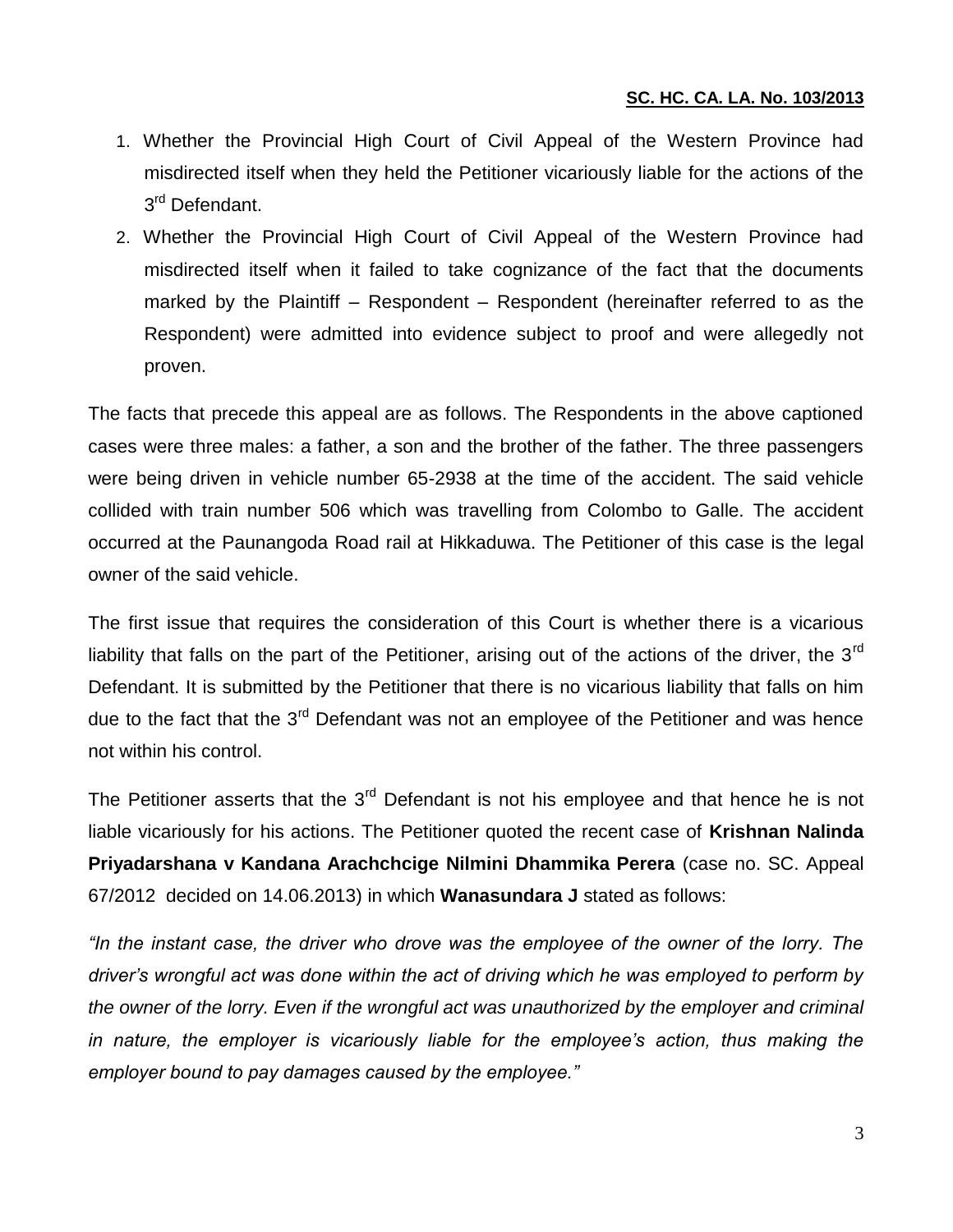The Petitioner further quoted the judgment on the **General Principles of Vicarious Liability in Tort** as laid down by **Salmond** in **"Law of Tort" 1907** which further clarifies the issue of the liability only falling upon an employer of the driver. The Petitioner also quoted cases such as **Ellis v Paranavitana** *58 NLR 373* and **Rafina and Another v The Port (Cargo) Corporation and Another** (1980)*2 SLR 189* both of which establish that the Sri Lankan Courts have previously decided that vicarious liability only falls upon the employer when there is a direct nexus between the employer and the employee. It is the assertion of the Petitioner that such a nexus does not exist between himself and the  $3<sup>rd</sup>$  Defendant. The Petitioner alleges that in order to find him vicariously liable for the action of the  $3<sup>rd</sup>$  Defendant the corporate veil must be lifted and that such an action by the Court would be contrary to the concept of "distinct legal entity" as created by the **Companies Act No. 7 of 2007**.

Conversely, it is the position of the Respondent that the Petitioner, as the lawful owner of the vehicle is vicariously liable for the actions of the ultimate user of the vehicle. Abundant case law affirms this position and this Court is inclined to agree with this assertion. The case of **Jafferjee v Munasinghe** *51 NLR 313* saw **Jayatileke J** cite the English case of **Chowdhary v Gillot** *2 A.E.R 541* which states that:

*".. if a person lends his car to another, prima facie he does not place the driver under the*  control of the borrower, and the borrower does not become liable for the negligence of the *driver."*

Similarly, in the American case of **Seattle v Stone** *410P.2d 583.* **Weaver J** held that there is a prima facie responsibility that falls upon the registered owner of a vehicle. This prima facie responsibility can be rebutted by the owner if he is able to present evidence to the contrary to the Court. The provisions for such a rebuttal are found in **Section 214 (2) (b) (ii)** of the Motor **Traffic Act No. 14 of 1951** which states as follows:

".. *Provided, however, that- the owner, if he was not present in the motor vehicle at the time of such contravention, shall not be deemed under paragraph (b) to be guilty of an offence under this Act, if he proves to the satisfaction of the court that the contravention was committed*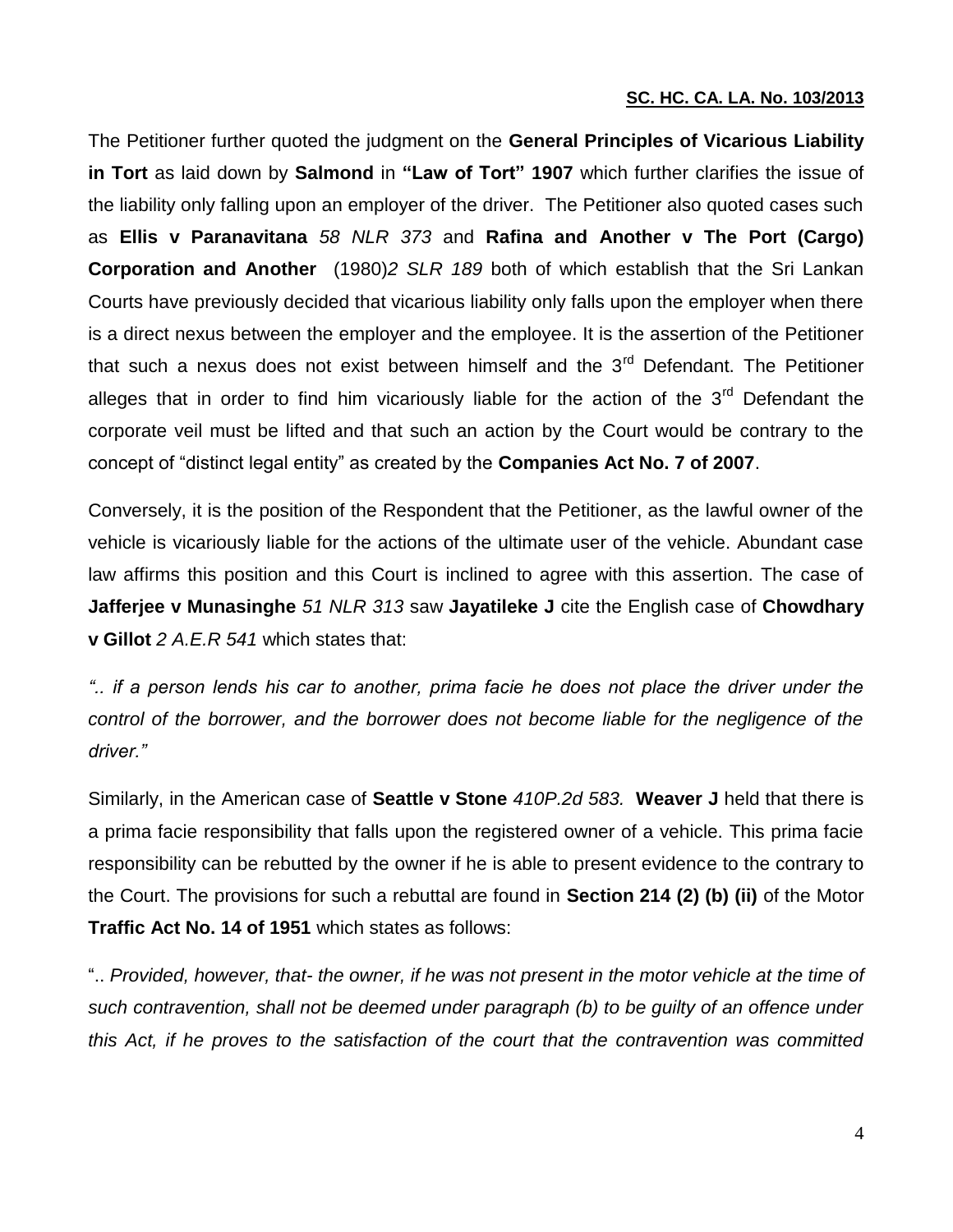*without his consent or was not due to any act or omission on his part or that he had taken reasonable precautions to prevent such a contravention."*

The view of **Rolfe B** in the case of **Reedie v The London and North Western Railway Company**(*1849)4Exch244, 154ER01201* was reaffirmed by **Rix LJ** in the recent case of **Viasystems (Tyneside) Ltd v Thermal Transfer (Northern) Ltd** *(2006) QB510,529* where liability was imposed on the employer on the basis that:

*"Those who set in motion and profit from the activities of their employees should compensate those who are injured by such activities even when performed negligently."*

This principle was taken up by **Gratiaen J** in the case of **T. H. I. De Silva v Trust Co Ltd** *55 NLR 241.* It was held that despite the fact that the owner was not in the vehicle, the fact that he had delegated the task of driving the car to another for his own purposes, gives rise to vicarious liability of the owner. A similar view was set out by the English Judge **Denning J** in the case of **Ormrod v Crossville Motor Services Ltd** *(1953)2AER 755* in the following words:

*"The law puts an especial responsibility on the owner of a vehicle who allows it to go on the road in charge of someone else, no matter whether it is his servant, his friend, or anyone else. If it is being used wholly or partly on the owner's business or for the owner's purposes, the owner is liable for any negligence on the part of the driver."*

The applicability of this opinion to Sri Lankan law was affirmed in the case of **Ellis V Paranavithana** *58NLR 373*.

The ability to disprove this responsibility was discussed by **Streatfield J** in the case of **Samson v Aitchison** *AC 488* as follows:

*"where the owner of the vehicle, being himself in possession and occupation of it, requests or allows another person to drive, this will not itself exclude his right and duty of control; and therefore, in the absence of further proof that he has abandoned that right by contract or*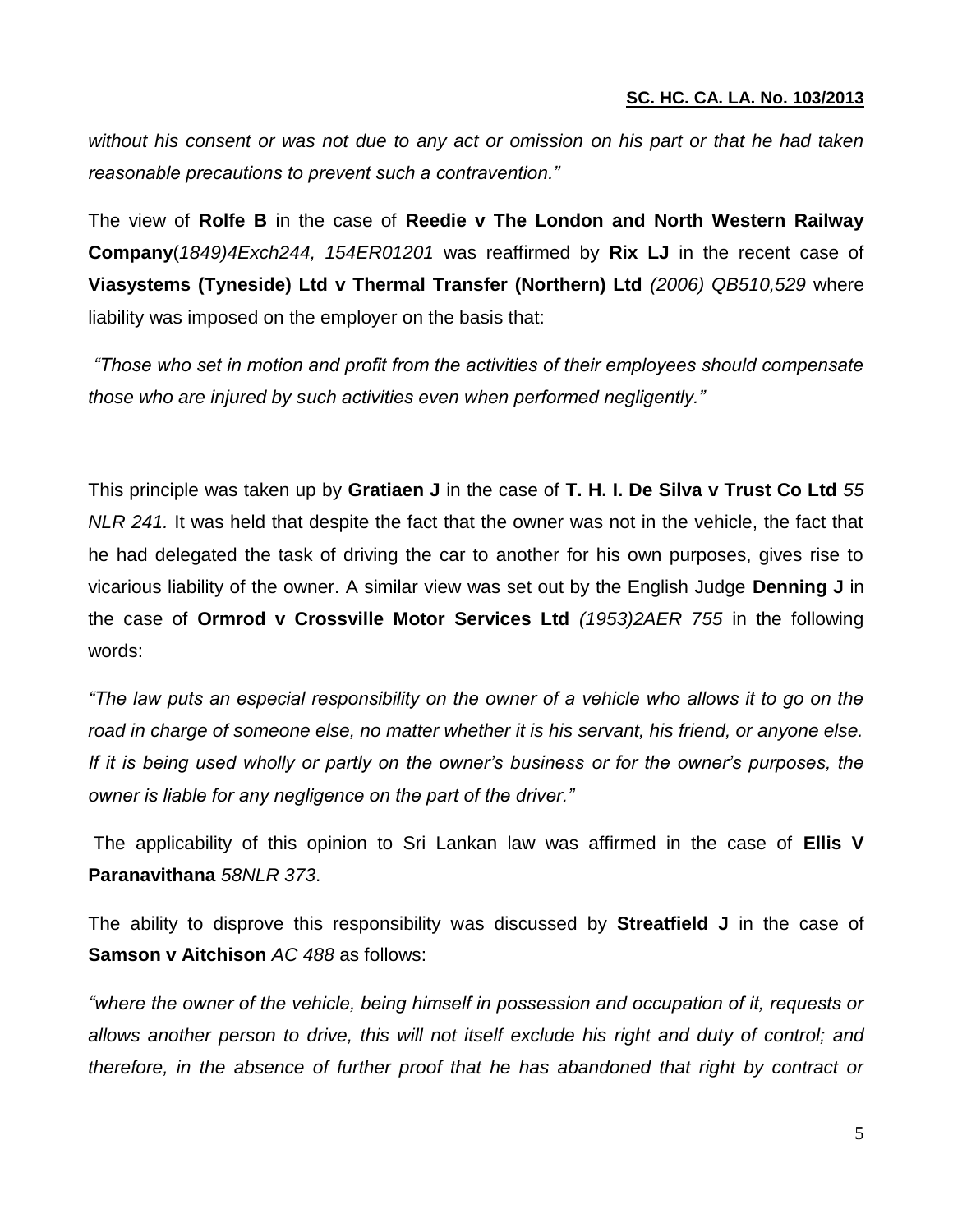*otherwise, the owner is liable as principal for damages caused by the negligence of the person actually driving."*

Moreover, **Section 214(2)(b)** of the **Motor Traffic Act No. 14 of 1951** imposes prima facie liability for an accident on the driver and the owner of the vehicle. Subsection (b) reads as follows:

"*the driver and the owner of the motor vehicle shall also be guilty of an offence under this act, notwithstanding that a duty or prohibition, or the liability in respect of such contravention is not expressly imposed by such provision or regulation on the driver or the owner:."*

Accordingly, there is a statutory liability on the part of the owner with regards to damages that arise in the operation and use of his vehicle.

Hence, it is the opinion of this Court that the Petitioner has not adduced any evidence in order to establish that it has abandoned its right or authority to control the driver at the time that the said events unfolded as per **Section 214(2) (b) (ii)** as stated above. In fact the Petitioner, in vide page 21, on the 23<sup>rd</sup> of February 2006, adduced evidence in order to establish that it plays an active role in the selection of the drivers of its vehicle.

It has also been called into question before this Court as to whether the Petitioner, Tangerine Beach Hotel, has sufficient interest in the duties of the driver so as to be held liable for his action although, the 3<sup>rd</sup> Defendant, the driver, is an employee of Tangerine Tours Limited, it transpired in evidence that the Petitioner and Tangerine Tours Limited despite being distinct legal entities, share a common chairman, common directors and that they own shares in each other's companies and maintain a close relationship with each other. Hence, despite the fact that the contract of employment for the driver was provided for by Tangerine Tours Limited, sufficient evidence has been adduced in order to establish interest as well as proximity between the driver and the Petitioner.

The issue that was raised with regards to the evidence that was adduced by the Respondent was that the documents marked "P1", "P2" and "P3" were allegedly entered into evidence subject to proof by the Respondent. The Petitioners have objected to the validity of the said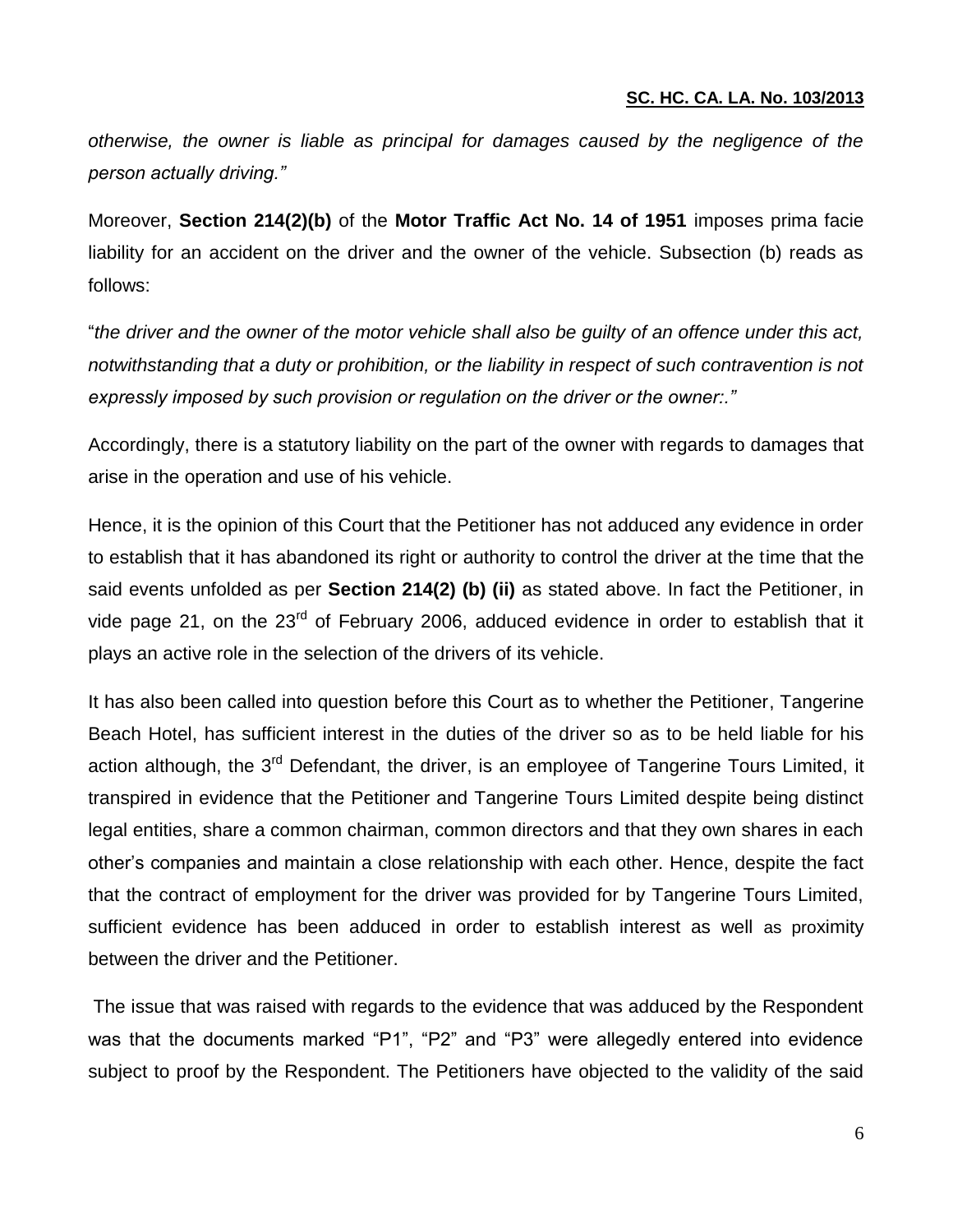documents on the basis that they were not proven and hence are not admissible in evidence in these cases. Furthermore, it is alleged by the Petitioner that the failure of proof by the Respondent should bar the judges from taking the said evidence into consideration. The evidence mentioned by the Petitioner is evidence that include medical reports from doctors in Australia indicating the condition of the passengers in the vehicle, that is, the three Respondents in the above captioned cases.

The law relating to the admissibility of evidence is laid down in **Section 154** of the **Civil Procedure Code**. The section states:

"*every document or writing which a party intends to use as evidence against his opponent must be formally tendered by him in the course of proving his case at the time when its contents or purport are first immediately spoken to by a witness, id I is an original document already filed in the record of some action, or the deposition of a witness made therein, it must previously be procured from that record by means of and under an order from, the court. if it is a portion of the pleadings, or a decree or order of court made in another action, it shall not generally be removed therefrom, but a certified copy here of shall be used in evidence instead."*

The explanation of the section further elaborates that:

"*If the opposing party does not, on the document being tendered in evidence, object to its*  being received, and if the document is not such as is forbidden by law to be received in *evidence, the court should admit it."*

The Petitioner alleges that the documents were objected to upon their admission to evidence; however, this Court has not been provided with adequate evidence of such an objection nor has it been specifically stated as to what the basis of the objection is. The law on the matter has been laid down with great clarity in the case of **Silva v Kindersley** *(1914). 18 N. L. R. 85*  where the Court held that in a civil suit, when a document is tendered in evidence by one party and is not objected to by the other, the document is deemed to constitute legally admissible evidence as against the party who is sought to be affected by it. Furthermore, in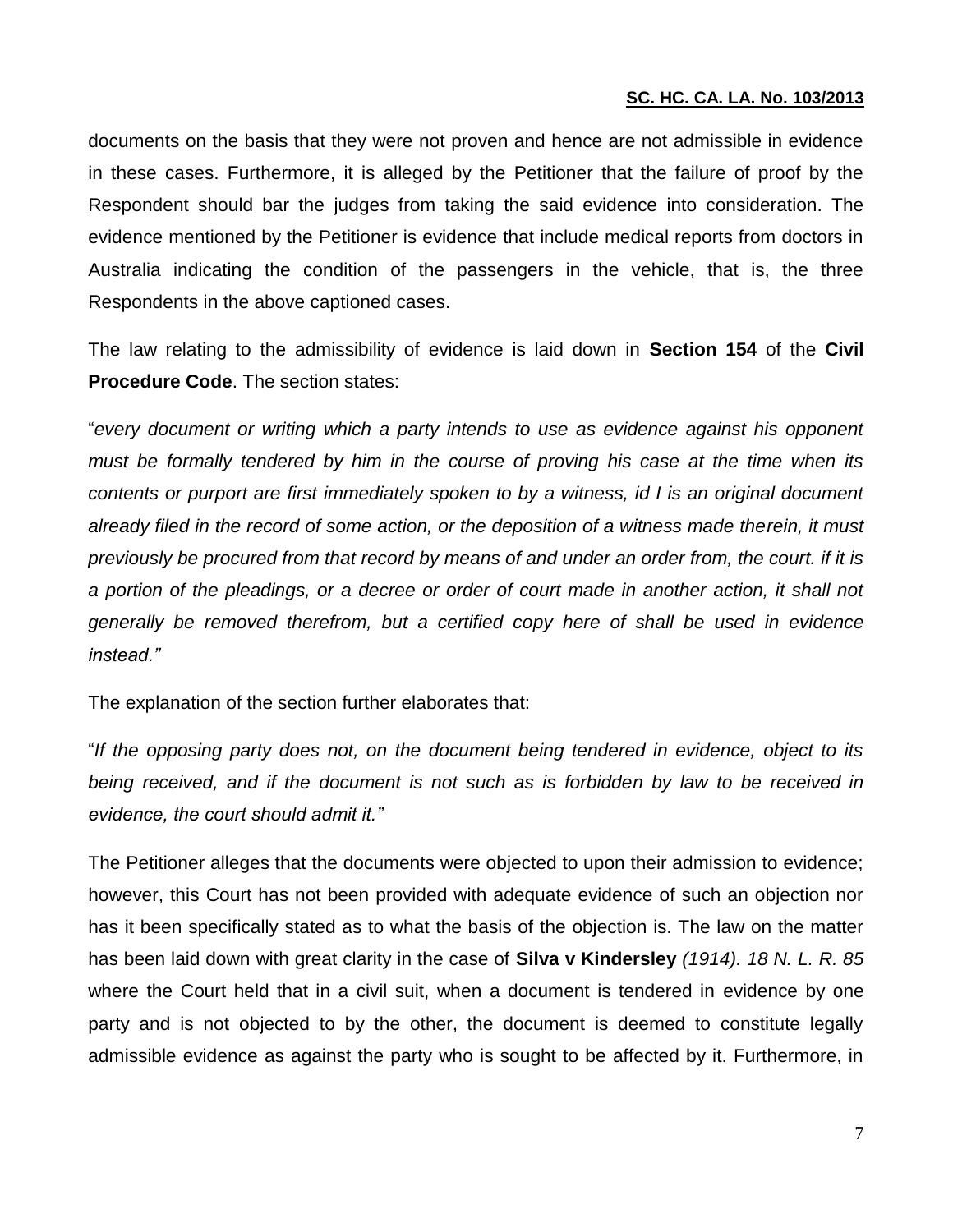the case of **Sri Lanka Ports Authority and Another v Jugolinija – Boat East** *[1981] 1 Sri LR 18* **Samarakoon CJ** held that:

*"If no objection is taken when at the close of a case documents are read in evidence they are evidence for all purposes of the law. This is the curses curiae of the original courts."*

Similar views were taken in cases such as **Cinemas Ltd v Soundararajam** *1988 (2) SLR 16* and **Balapitiya Gunanandana Thero v Talalle Mettananada Thero** *1997 (2) SLR 101.* 

The Respondents tendered the documents into evidence on 07.06.2004 subject to proof and proved the grievous injuries suffered by him during the course of presenting the evidence. There is no evidence to the satisfaction of the Court that suggests that an objection was made in the first instance by the Petitioner.

The only available question then is whether the objection to the documents can be made upon appeal. In the Privy Council decision of the case of **Shahzadi Begam v Secretary of State for India** *(1907) 34 Cal 1059*, it was held that it was too late for an objection with regards to the admissibility of evidence of a document to be raised on the appeal. Such an objection may only be raised if the issue was called into question in the first instance. This view was upheld by **Hutchinson CJ** in **Sangarapillai v Arumugam** *(1909) 2 Leader 161* as well as in the case of **Siyadoris v Danoris** *42 NLR 311.* 

Hence, this Court feels that it would be contrary to law and judicial precedent to allow the Petitioner to call into question the validity of evidence that has already been admitted.

Furthermore, the Petitioner has not specified the grounds on which the evidence is being called into question, nor have they provided this Court with a reasonable basis on which they object to the admissibility of the evidence. Additionally, this Courts draws attention to the evidence that has been adduced in vide page 304-309, which are the Bed Head Tickets of the Respondent. The evidence corroborates the statements contained in the doctor's report in the evidence that has been objected to by the Petitioner.

**Section 3** of the **Evidence Ordinance** defines the word "proved" as: